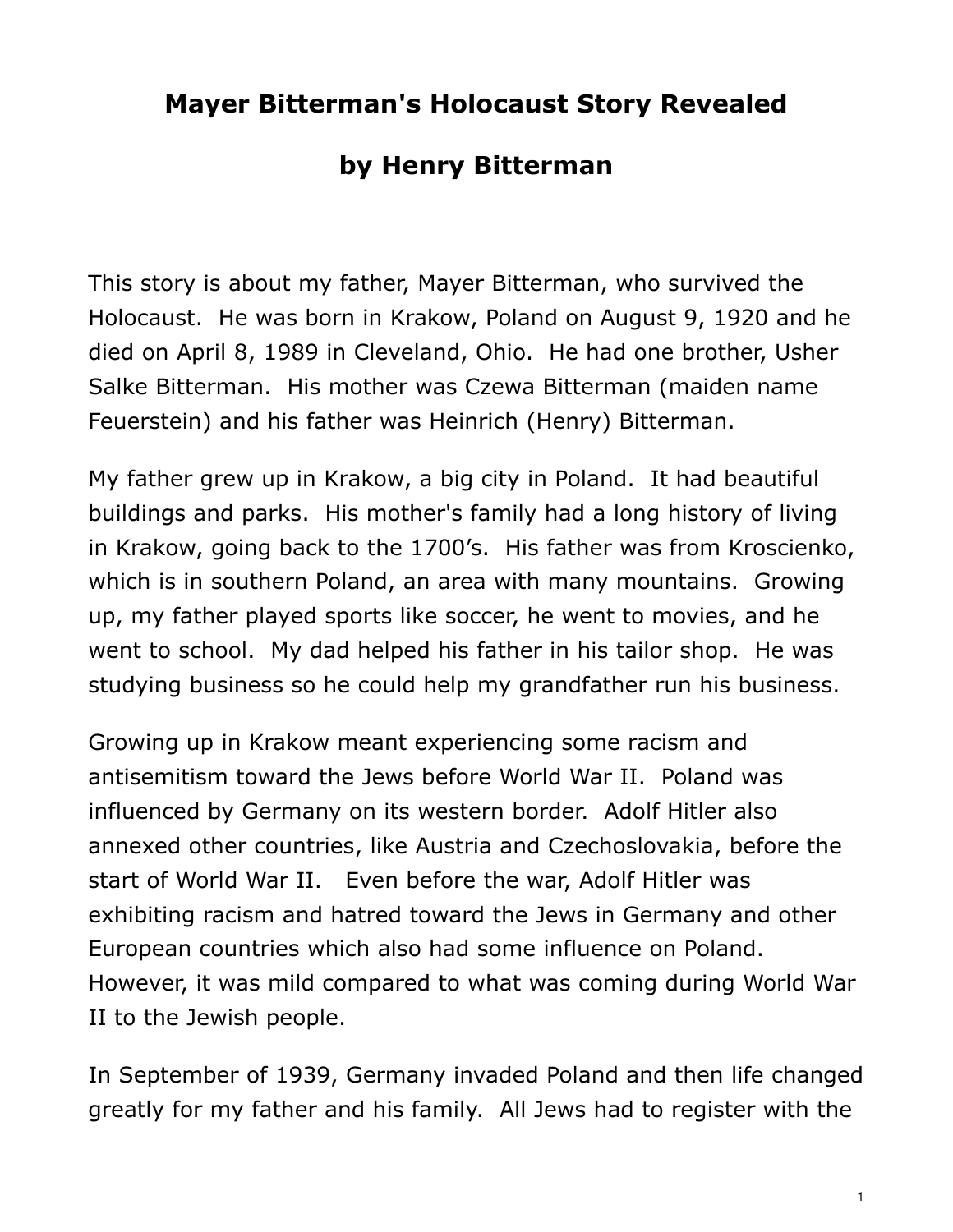new government run by the Germans. Many new laws took away rights of the Jews, such as not being able to use public transportation or own property. The Nazis took all valuables, including jewelry, silver, and gold from the Jews. They were forced to move from their homes into the Krakow Ghetto. Only people who were born in Krakow or had family history of living in the area could go to the ghetto. Others were transported to concentration camps. Many families were forced to share a small apartment with other families.

The ghetto was surrounded by high brick walls and you needed a pass to leave and enter. People were forced to work for the Nazis, like slaves with no wages and poor conditions. There was also the threat of being killed or beaten by the Germans. Jews had no rights and had no choice but to do what the Germans wanted of them. There was starvation and suffering for all Jews in the ghetto and many died while in confinement.

My father had many jobs in Krakow and other areas of Europe during World War II. My father was labeled a skilled worker which helped save his life. All of the people in the ghetto were assigned jobs or picked up in the streets to perform work tasks, like shoveling snow. My dad was a good craftsman and good working with his hands. He worked with his brother who was an electrician on jobs for the Germans. One of his jobs was working at the Krakow airport installing electrical lines. Since the Jews could not use public transportation, he had to walk to and from the companies where he worked, sometimes miles away from were he lived.

My dad was assigned to work in a factory called Reidel and he lived near the factory in barracks. After the Reidel factory closed he was sent to the Oskar Schindler factory to work. Oskar Schindler was a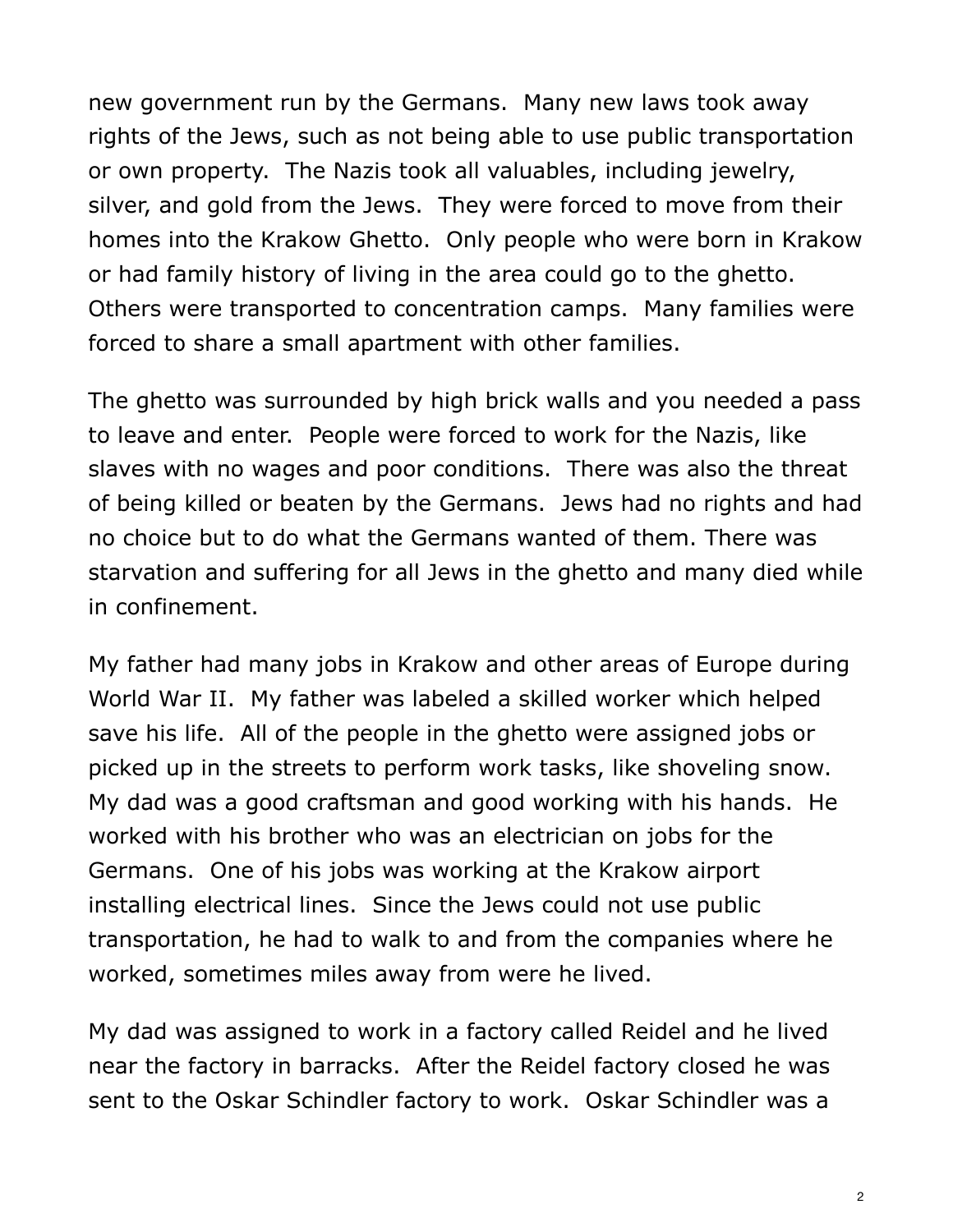Nazi and owner of an enamelware factory for cookware. He also ran an ammunition factory where my father worked. The factory was located in the Krakow area. Oskar Schindler was a Nazi but he had empathy for the Jews and gave his workers better food and safer working conditions. He helped save 1200 Jews who were transported to Czechoslovakia when he moved his factory from Krakow. The factory was moved because the Russians, who were fighting the Germans, were getting close to Poland. Steven Spielberg (an American film director, producer, and screenwriter) made a movie about Oskar Schindler called "Schindler's List" in 1993.

Unfortunately, my father did not get on the famous Schindler's list when the factory was closed and instead he was sent to Mauthausen Concentration Camp in a box car. It was in August of 1944 and very hot. The conditions in the box car were very bad with poor air circulation and little food. There was only a bucket to use as a toilet. When he arrived at Mauthausen his clothing was taken from him and all his body hair was shaved. The hair was removed because of lice and other bugs. This was a very bad concentration camp where people were dying of starvation and harsh treatment from the Germans. They had a crematorium to dispose of the dead bodies.

My father worked on the "stairs of death" which was a job where the inmates had to carry rocks up 200 steps for building roads. Many of the inmates died doing this work. While doing this task my father was injured when a rock landed on his left leg. Fortunately my father was labeled a skilled worker and was transferred to a sub-camp of Mauthausen right after his accident. The factory was called Hermann Göring Werks or Works where Tiger tanks were built. My father worked at this factory until the end of the war when he was liberated by the Americans.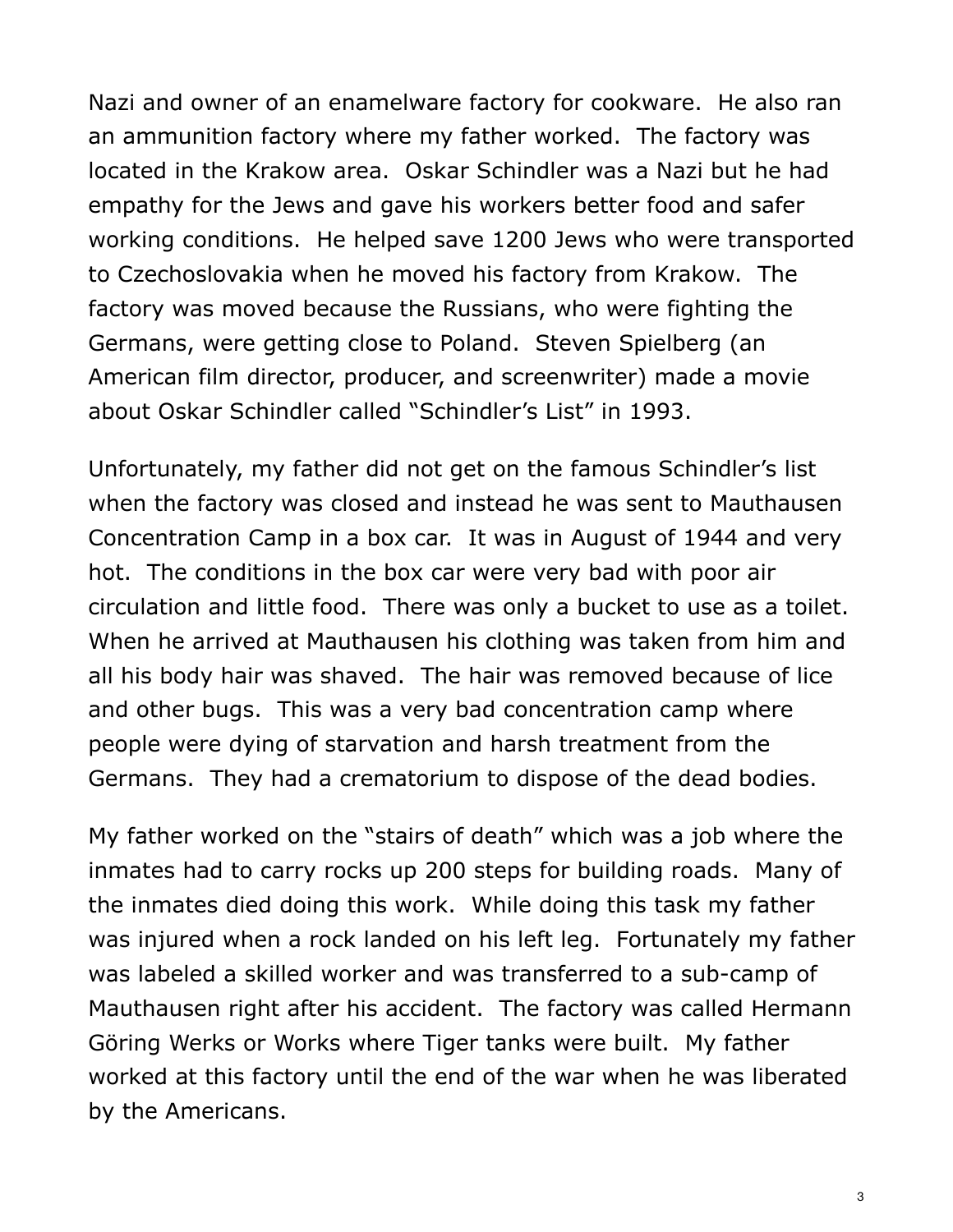When my father was liberated by the Americans he was 70 or 80 pounds and a living skeleton. He was taken to a hospital where he slowly recovered, which took about one month. While being separated from his family, he learned what happened to his family. My father discovered his brother Usher Salke Bitterman was killed by the Germans because he worked in a resistance group in Krakow fighting the Germans. Salke was captured because of an informant who told the Germans about his location. My dad also found out that his parents where taken to concentration camps and murdered.

My father was placed in a displaced persons camp in Austria after the war where Holocaust survivors tried to regain their lives. My father discovered a few cousins survived the war and he made contact with them. However, most of his family were murdered by the Nazis. He lost his parents, his brother, his aunts, his uncles and many cousins. While in Austria, he met Simon Wiesenthal who was also an inmate in Mauthausen Concentration Camp and living in a displaced persons camp. My father became a witness in a trial in Dachau for the guards in Mauthausen because of his contact and friendship with Wiesenthal. In his Shoah video, my father stated that he did not have to testify because they had too much evidence on the defendants. Many of the defendants were sentenced to death for their crimes.

My father stayed in Europe until 1949 and then went to Cleveland, Ohio where he started a new life. He came to the United States having only a few cousins. He went back to school to learn English, found work, and got married. Mayer had two sons, one grandson and one great grandson. My father never talked about his experience during the Holocaust. He did not want to share his bad memories with his family. However, in 1984 he made a video about his Holocaust experience which can be viewed at the United States